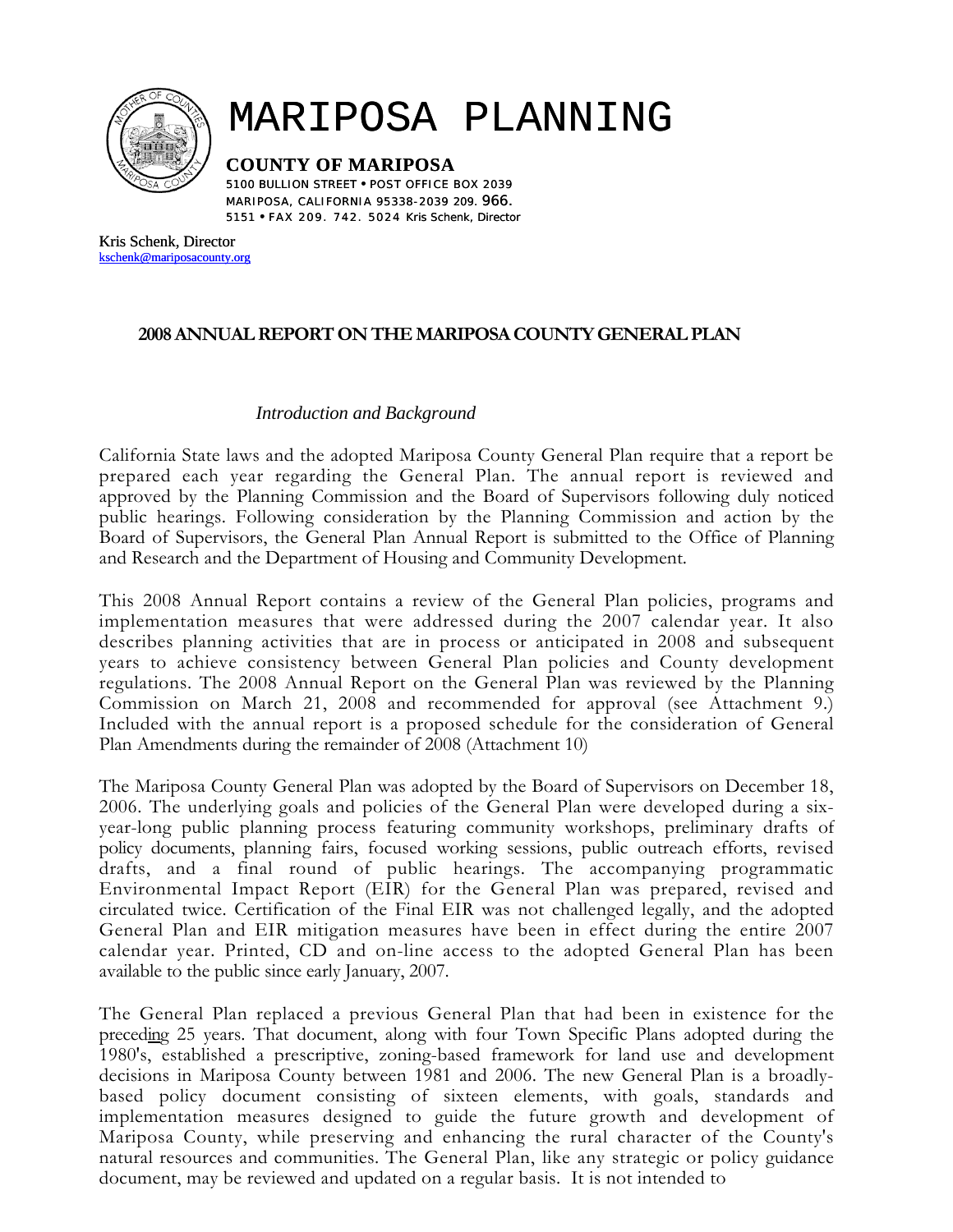remain static over a 20-year planning horizon. Rather, it needs to evolve as a seamless, internally consistent structure of goals and objectives, with some portions of the plan always being implemented, others being updated, and older portions being amended as appropriate. Changes to the General Plan may be made on as many as four times each year. A major assessment and the accompanying revisions to the General Plan should occur every five years.

The General Plan consists of four volumes, as follows:

- Volume I --- The 16 Chapters of the General Plan, containing basic County information, issue statements and guiding principles, along with land use, natural resources and service delivery policies and provisions. There are also Appendices, with a Glossary of planning terms and a list of matters for future consideration. Volume I includes a Countywide map, referred to as the Land Use Diagram.
- Volume II --- The location for the adopted Area Plans that provide specific guidelines and requirements that apply to Mariposa County's towns, small communities and special planning areas. Eventually this section will contain 16 completed geographic area plans and maps, each prepared by an advisory committee of local residents appointed for that purpose, reviewed by the Planning Commission, and subsequently adopted by the Board of Supervisors.
- Volume III --- Known as Technical Background Reports, this section contains detailed descriptions and underlying data about the County, its communities, local history, public services, and natural resources and characteristics. This database of background information was used to support the preparation of the General Plan.
- Volume IV --- The programmatic Environmental Impact Report (EIR) prepared simultaneously with the goals and policies of the General Plan. This volume serves as the environmental foundation for land use planning and development decisions and findings during the lifetime of the General Plan. A number of implementation measures were incorporated into the General Plan in order to comply with the analysis and CEQA findings of the General Plan EIR.

#### *Amendments to the General Plan Made in 2007*

A number of minor technical changes were made to the General Plan during its first year. These changes corrected errata that had crept into the documents during final production, pagination errors, and typographic mistakes overlooked during the final editing process. There were also a couple of boundary line designations that had not been correctly entered into the Geographic Information System (GIS) Land Use Diagram parcel layers, although the Board of Supervisors had directed that those boundary line changes be made during their final deliberations in 2006.

Resolution No. 2007-102 from March 20, 2007 directing those technical corrections to the General Plan text and land use diagrams is included as Attachment 1 to this Annual Report. In Resolution 2007-102 the Board corrected a 45-acre portion of the Mondo property, located on the northern end of the Bear Valley Community Planning Area, to be included as Residential within the Planning Area boundary. However, a letter from the

*f*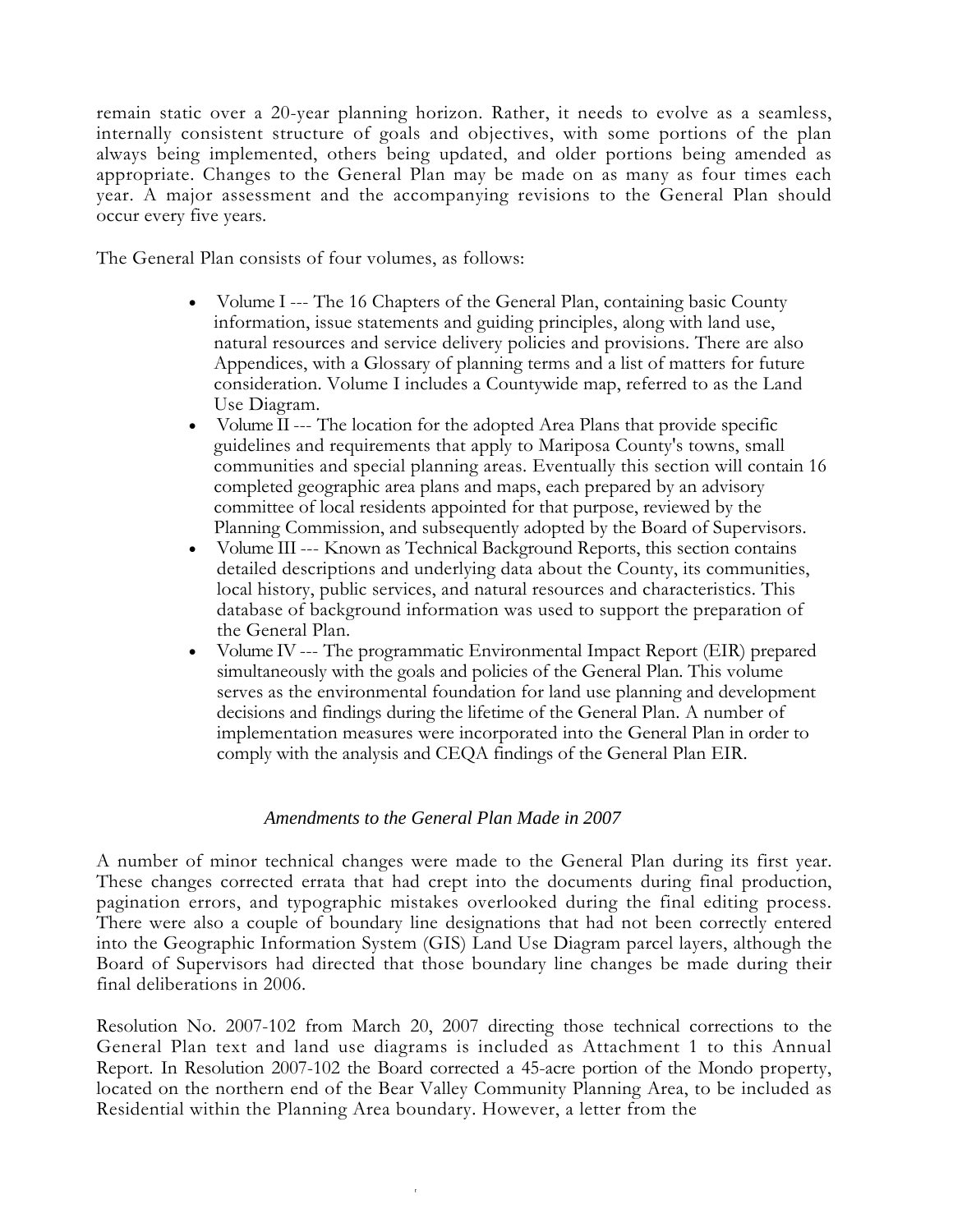Mondo property agents (Don Starchman and Anita Starchman Bryant, Attachment 7) questions this boundary line. They believe that the Board originally gave direction in 2006 for an additional 411 acres, zoned Mountain General, to be designated Natural Resource rather than Agriculture/Working Landscape on the Land Use Diagram. The Board should review this situation and resolve the boundary line issue for the Mondo property.

Mariposa County established a schedule of dates in 2007 at which amendments to the General Plan could be considered. However the only public hearing date at which changes were made to the General Plan or to the Land Use Diagram occurred on March 20, 2007, as noted above. Consequently no significant amendments to the General Plan took place in 2007.

During 2007 there were amendments to the Mariposa Town Plan (to allow limited purpose drive-through windows), and to the Wawona Town Specific Plan (to clarify the regulations applying to the Seventh Day Adventists' Camp Wawona property), but these Area Plan amendments did not require an amendment to the Countywide General Plan. No other private requests for General Plan Amendments were requested or approved during 2007. However there still are "active" General Plan and Zoning Application requests that are waiting for additional information prior to processing, which may result in General Plan Amendments in 2008 (such as the Midpines Bible Church.)

#### *General Plan Implementation*

A fundamental purpose of the General Plan Annual Report is to assess progress that has been made, as well as steps that are being taken, to accomplish the goals and objectives of the General Plan. Implementation of the General Plan may occur through any of the following categories of actions:

- Addressing and completing specific Implementation Measures as listed in the various Chapters of the General Plan;
- Preparing and adopting new County programs, regulations and ordinances that carry out the policies and provisions of the General Plan;
- Amending pre-existing County regulations, resolutions and ordinances that are not consistent with the current General Plan. Title 16 (the subdivision regulations) and Title 17 (the zoning code) are two sections of the County Code frequently recognized as requiring changes and updates to achieve consistency with the General Plan;
- Preparing and adopting new Area Plans (or expanding existing town planning areas) to better serve the Mariposa County communities listed in Table 5-1 of the General Plan. (See the Area Plan Status table in Attachment 3 of this report);
- Considering public and private amendments to the General Plan on a regularly scheduled, publicly noticed basis.

Mariposa County, like other California local jurisdictions, must be able to demonstrate that it is making reasonable progress toward bringing its regulations, ordinances, plans and programs into compliance with the provisions of its adopted General Plan. Discretionary land use decisions must also be based upon findings of conformance with the General Plan.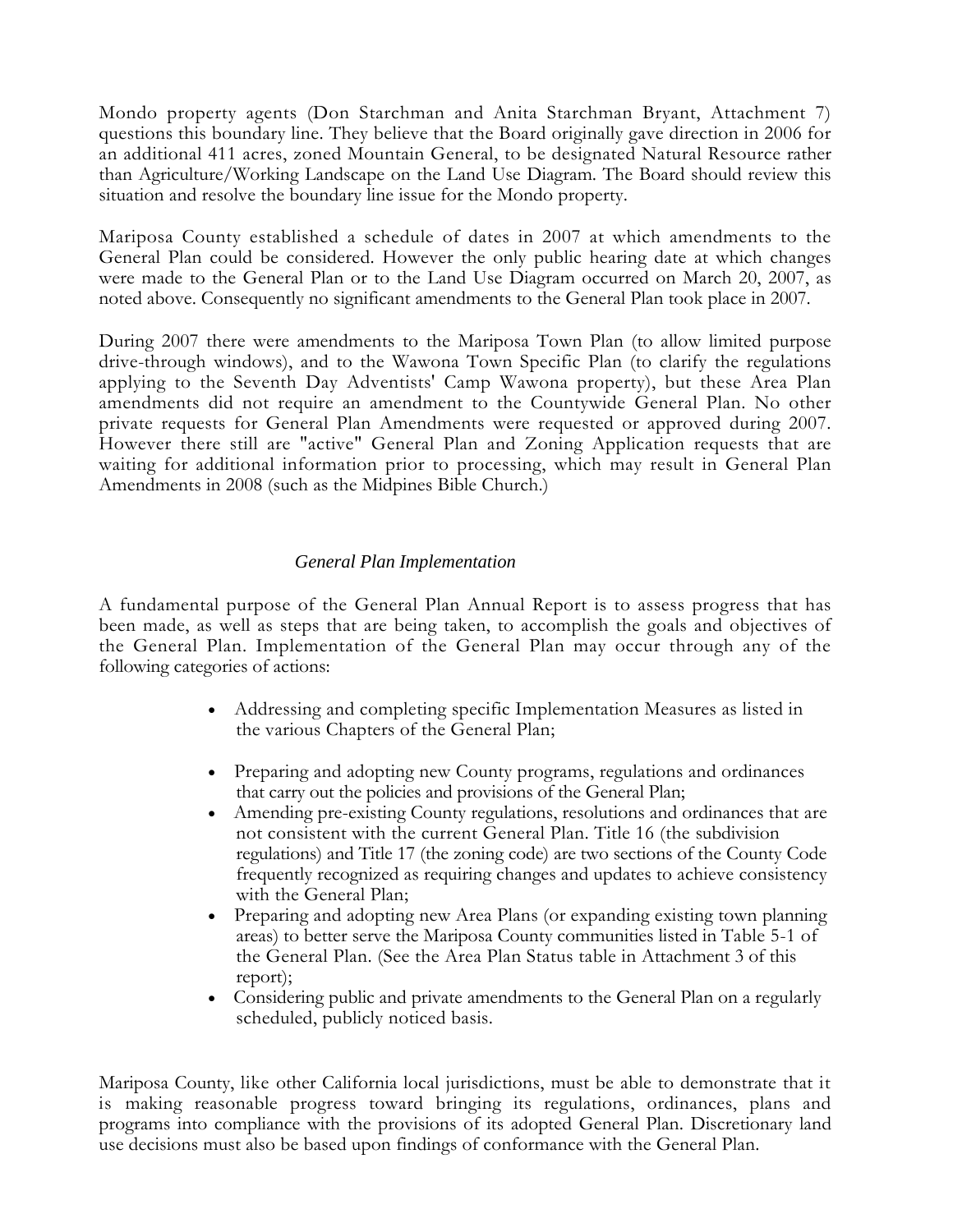Complete consistency of land use regulations with the General Plan necessarily occurs over a period of years. Progress in any year depends upon County priorities, resources allocated, the availability of experienced staff, and the complexity of the implementation tasks.

The General Plan itself identifies a multiple-year timeline for accomplishing full implementation of the measures in the General Plan. The plan's original 20-year planning horizon is segregated into three general time frames: the short-term planning period (years 1 to 5); the intermediateterm planning period (years 6 to 10); and the long-term planning period (years 11 to 20.) Depending on their relative priorities, implementation measures proceed along an orderly path, from longer term to nearer term to completion. The Board of Supervisors, in its adoption of the General Plan on December 18, 2006, approved a Mitigation Monitoring and Reporting Program which establishes a temporal framework for addressing the County's responsibilities under California law for implementation of the General Plan. Within this broad, 20-year time frame for dealing with all mitigation measures and programs, it is the immediate or short-term planning priorities with which the Annual Report is most concerned.

#### *General Plan Implementation Priorities in Progress (2007 and 2008)*

The following implementation programs are major planning priorities which the Mariposa County Board of Supervisors has directed staff to pursue since the adoption of the General Plan. Accomplishment of these priorities will result in the implementation of significant, long-standing policies required by the General Plan:

#### 1) COMPREHENSIVE ROAD STANDARDS LEADING TO THE CREATION OF DEVELOPMENT IMPACT FEES

Mariposa County road standards changed with the adoption of the current General Plan. Policies in Chapter 9 now require that County "Roads shall have adequate capacity to serve respective road needs" and that "The County shall define the capacity of all roads." The definition of "adequate capacity" explicitly includes width, and it requires the calculation of existing traffic and proposed project traffic increases.

In August, 2007, the Board of Supervisors approved a consulting contract with Hauge Brueck Associates to develop comprehensive road standards for Mariposa County. Public consideration of a draft of the proposed comprehensive road standards is expected to occur in the spring of 2008.

The Public Works Director recommended revised **minimum** County road standards to comply with the General Plan standards, and these were adopted by the Board of Supervisors in September, 2007 as amendments to the County Road Improvement and Circulation Policy (Chart A). The importance of adopting reasonable and defensible road standards for all County roads is underscored by: 1) the long-standing problem of what standards (road width, road surfaces, grades, and other roadway improvements) are necessary to safely accommodate future development and increasing volumes of traffic; and 2) the need to finalize the nexus and fair share calculations for the Capital Improvements Program (CIP) and Impact Fees Study, under contract to Dan Smith and Associates, which will provide a mechanism for the financing and construction of local and collector roads as the County approves new development in the future. The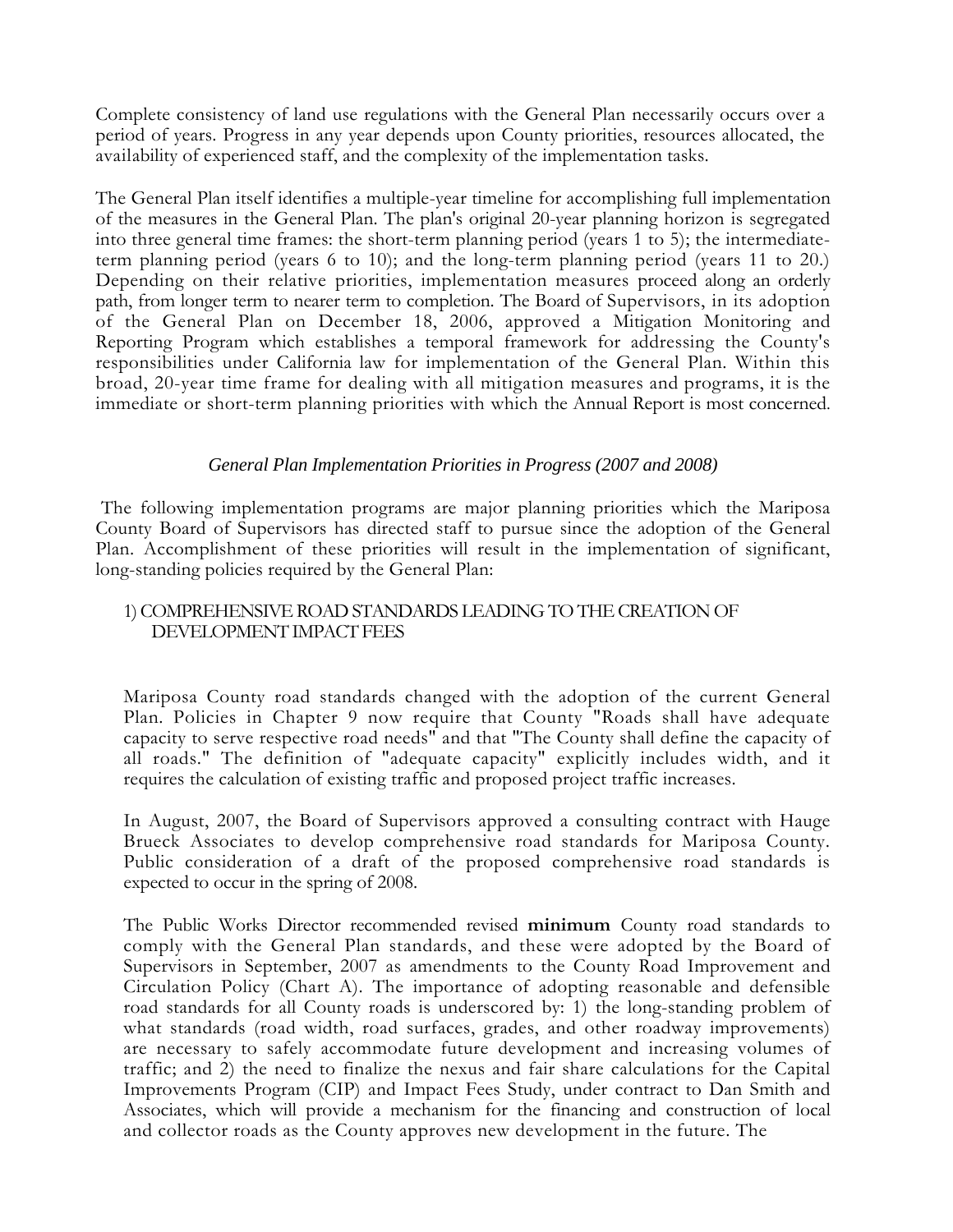completion and adoption of this study is a critically important implementation program of the General Plan.

The Planning and Public Works Departments, with the assistance of the two planning and traffic engineering consulting firms, have been working to complete the analysis of County road standards during 2008. The CT-P/ Development Impact Fees Study is scheduled for completion in early 2009, following adoption of comprehensive road standards.

#### 2) AGRICULTURAL AND NATURE TOURISM

Agriculture is a sufficiently important component of the economy and rural character of Mariposa County that it was given its own element, Chapter 10, of the General Plan. Implementation measure 10-5a(1) states: "Accommodate agritourism uses through changes in Agricultural zones." Strategies for encouraging agritourism and other adaptive uses of agricultural properties are likewise incorporated within the County's adopted Economic Vitality Strategy and Chapter 6 (Economic Development) of the General Plan.

In October and November, 2007, the Board of Supervisors embarked upon a major effort to define agritourism uses and the criteria that will be used to approve agricultural and "ecotourism" activities in appropriate locations throughout Mariposa County. A planning consultant has been hired to prepare recommendations for the County; and two well publicized and attended public workshops, on January 26 and March 1, 2008, were held to engage public stakeholders in the agritourism issues. The recommendations from the workshops are scheduled to be considered by the Board of Supervisors on April 2, 2008. The Board will provide direction to the staff and consultant regarding the preparation of criteria and zoning regulations to be used to approve agritourism and adaptive, visitor-related land uses on agricultural properties. The public hearings to consider and adopt the implementing zoning regulations will take place later in 2008.

#### 3) WILLIAMSON ACT CONTRACT REVISIONS

During the preparation and adoption of the General Plan, considerable attention was given to the status of Mariposa County's policies and practices associated with its Land Conservation Act (LCA) contracted properties, commonly known as Williamson Act lands. Implementation Measure 10-2a(3) states: "Standards shall be developed for issuance of development permits for substandard sized parcels under Williamson Act contract." Contracts in place prior to 1997 contain the language that "multiple parcels should be merged" to create conforming parcels, although merging parcels has been considered optional and never required. Since 1997, newer contracts do not allow the recognition of substandard parcels during the 20-year tenure of the contracts. Williamson Act contracts entered into before 1997 do not have this provision. The adopted General Plan places "a great emphasis on ensuring that substandard agricultural parcels are not recognized through the certificate of compliance process during the tenure of the new contract and that the sale of substandard contract parcels does not create premature expectations of residential development" (pp. 10-4,5 of Chapter 10).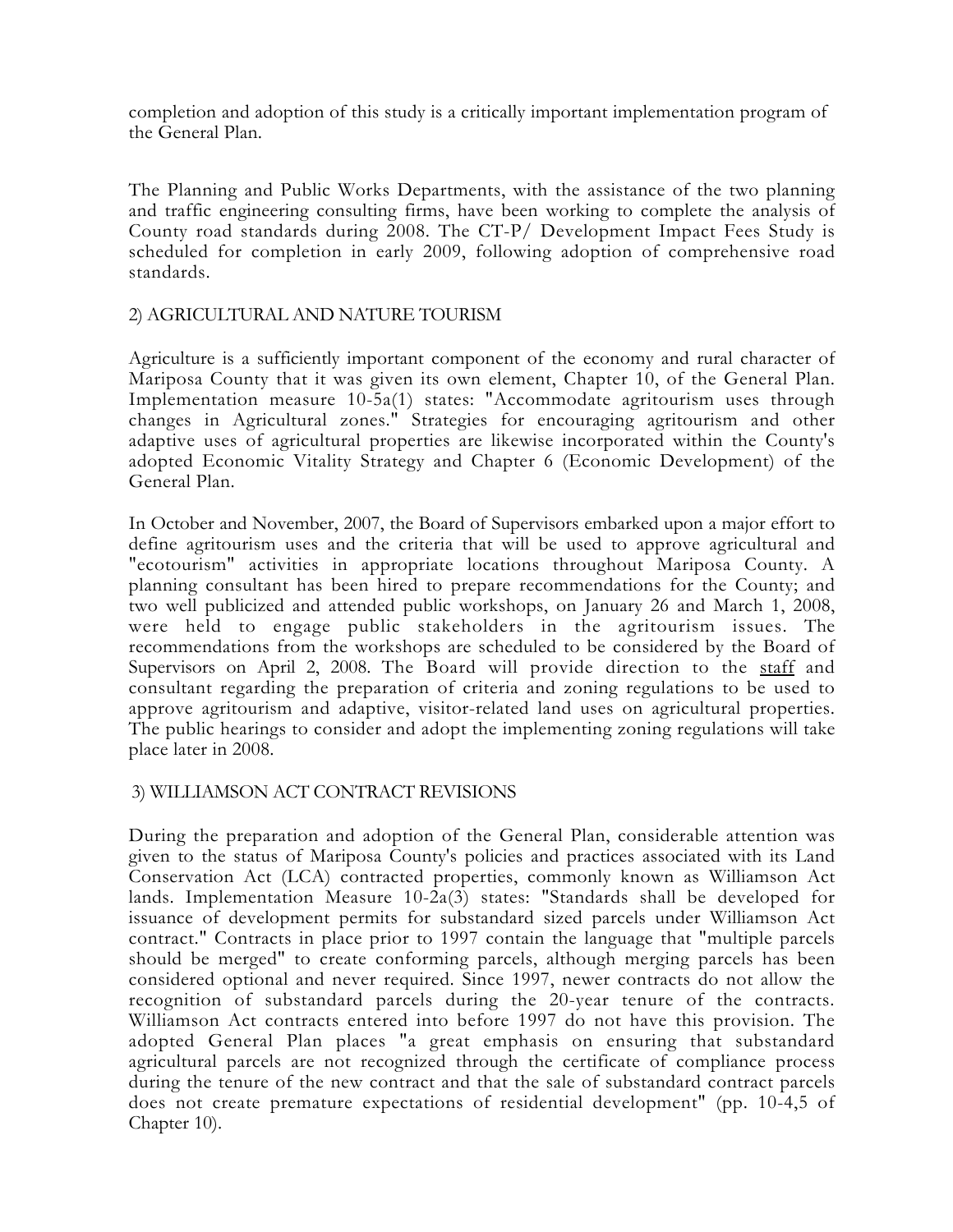In November, 2005, the Board of Supervisors adopted a resolution initiating an amendment to the policies that implement the Williamson Act, to establish uniform standards throughout the County, and to improve the reporting and enforcement of contract provisions. An updated database of existing Williamson Act contracts and contracted parcels was compiled by the Planning Department and the Assessor's Office in 2006 and 2007. A position in the Planning Department has been authorized by the Board to undertake the further tasks of revising Mariposa County's Williamson Act policies and requirements and notifying LCA contract holders. Following action to classify and fill this position, which is expected later in the spring of 2008, this major program for implementation of Chapter 10 agricultural policies will be undertaken.

#### 4) TITLE 17 ZONING REVISIONS

Numerous portions of Title 17, the Zoning Ordinance of the Mariposa County Code, need revisions and amendments in order to incorporate the standards and criteria called for in the General Plan. Although revisions for the zoning standards dealing with roads and agriculture have been given the highest priority in 2007 and 2008, additional zoning amendments will be addressed in 2008 and 2009, as soon as resources and staff workloads allow. Zoning consistency programs on the short-term planning horizon include the following activities:

- Developing standards and guidelines to implement the concept of clustering development parcels, described on page 5-13 of the General Plan and referenced in Implementation Measure 5-9a(1). Clustering would mean that a 5-acre zone district might contain a 2 '/-acre parcel balanced by a 7 '/-acre parcel, instead of two 5-acre parcels. This flexibility would be permissible based upon a demonstration of better site design and improved public benefits resulting from a clustered development proposal. Of course any parcels so created that are larger then the minimum zoning size could not be subdivided again in the future.
- A "bed and breakfast inn" is defined in the General Plan as including "a limited number of guest bedrooms not exceeding five. <sup>3</sup> The footnote, page A-6, points out that zoning regulations may further limit the number of bedrooms. The proposed amendment to Title 17 for consistency with the General Plan would increase the number of bedrooms in bed and breakfast inns allowed by zoning regulations from three to five, except where an adopted Area Plan would otherwise restrict that number.
- Defining "thresholds within which uses are complementary to the concept of rural character as defined by the General Plan" (Implementation Measure 5la(3).) This analysis would be done in conjunction with policies in Chapter 11 of the General Plan, such as Implementation Measure 11-la(3) to "Develop flexible site development and clustering to conserve designated scenic routes, views and viewsheds." Zoning and development regulations would then incorporate design guidelines and performance criteria to ensure that new development would be given clear standards to help protect and enhance rural character. A logical outgrowth of this General Plan conformance program would be the enactment of cell tower regulations for scenic and highly visible portions of Mariposa County.
- Goal 5-2 of the General Plan mandates orderly growth: development must occur commensurate with the expansion of available services in patterns that avoid sprawl. This entails the consideration and adoption of "siting criteria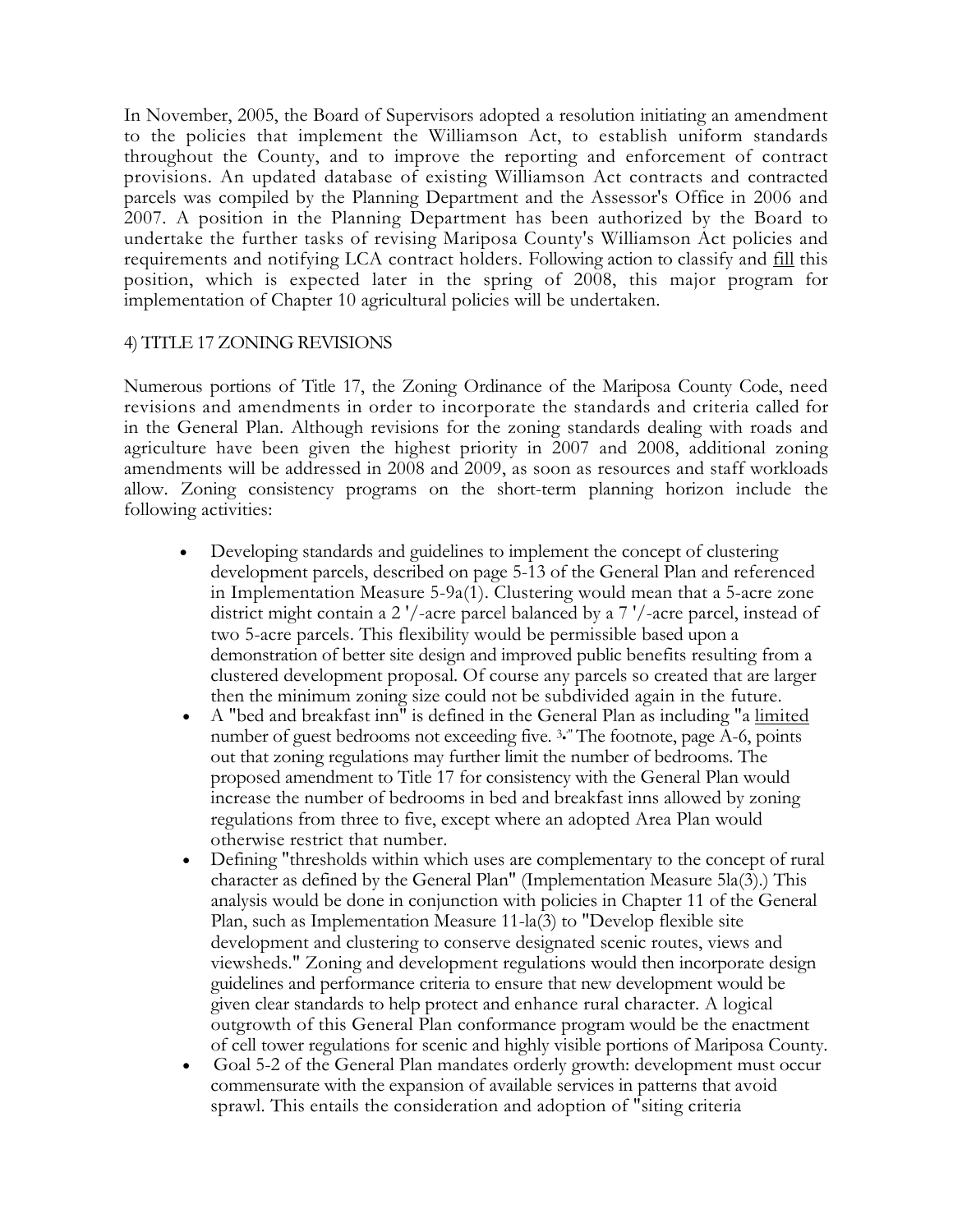to ensure development occurs close to available public services"; prevents "isolated commercial development or `leapfrog' type development"; and avoids "premature urbanization of the Planning Study Areas." (excerpted from Implementation Measures 5-2a(l), (2) and (3).) A work program to create standards and guidelines for orderly growth in the town planning areas and planning study areas should follow on the heels of the five-year Municipal Services Review (MSR) study, which was prepared during 2007 and will be pending before the Local Agency Formation Commission (LAFCo) on April 22, 2008.

• Establishing "appropriate siting and development standards for recreation and resort uses within the County" (Implementation Measure 5-4c(l). See also LM. 5- 4c(2).) This zoning consistency program is intended to provide criteria and direction for landowners to develop regional tourism facilities under the categories of Rural Economic Resort and Rural Economic Recreation. Expansion and diversification of the County's visitor-serving economy is an important theme of the General Plan (see page 6-3), which encourages appropriate locations and standards for visitor destination resorts.

There are an impressive number of other implementing programs that will need to be addressed in the short-term planning period (the next five years) in order to achieve compliance between the County's development regulations and the General Plan. A complete listing of the short-term catalog of necessary implementation tasks has been created from the adopted Mitigation Monitoring and Reporting Program and appears in Attachment 4 of this Annual Report. Staff will edit and update this five-year listing in future annual reports as zoning and development consistency actions are accomplished and further consistency projects become feasible.

#### *Area Plans in Preparation (2007 and 2008)*

Progress toward implementation of the General Plan occurs whenever a new Area Plan is prepared and adopted, when an existing Area Plan is amended, or when the planning for a Planning Study Area takes place. At full implementation of the General Plan, sixteen geographically-distinct Area Plans are envisioned for Mariposa County's local communities; and the Yosemite National Park's General Management Plan represents a separate federal planning area of its own. The overall status and timing of the planning programs for each of the Area Plans is shown in Attachment 3, Table 5-1 of the General Plan.

The Mariposa County Area Plans fall within the following descriptions, depending upon the scope and intensity of the land uses represented within the plan:

- Town Planning Area: All residential, commercial, industrial, job-center, recreation, and public uses, as defined in the General Plan, are consistent with the purpose of a town planning area. In the case of pre-existing adopted town plans, the planning documents may be known as a Town Specific Plan (such as Fish Camp.)
- Community Planning Area: Single-family residential, rural commercial, recreation/resort-oriented, small business, and public are the land uses consistent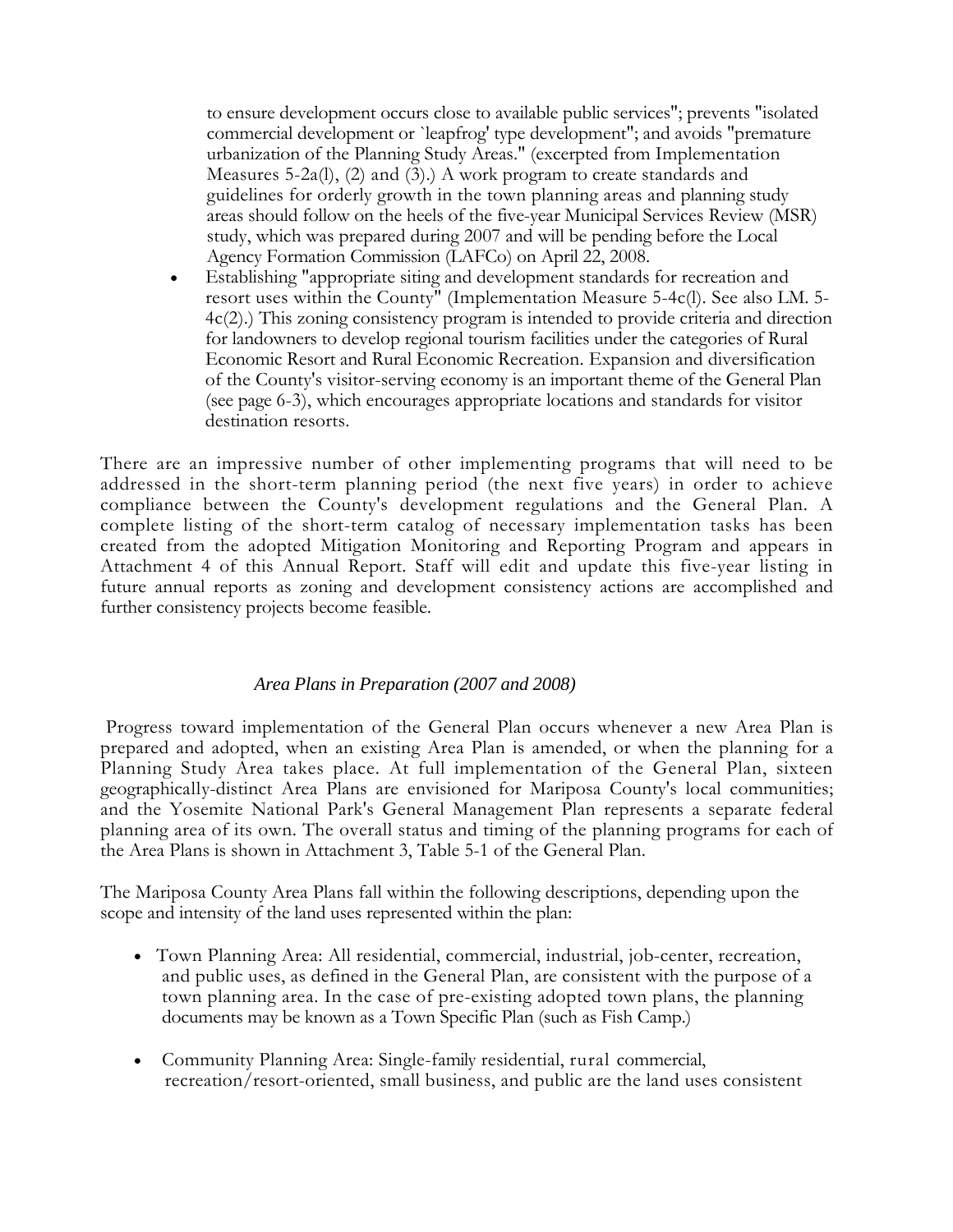with the purpose of a community planning area. Multi-family residential uses with more than two attached dwelling units per structure and industrial uses are not consistent land uses within community planning areas; live-work commercial/residential uses are acceptable. Greeley Hill and Bootjack are examples of Community planning areas.

Special Planning Area: Some small locales (including Foresta and Buck Meadows) in the County do not face the full scope of issues and land uses warranting a fullscale town plan or community plan. The purpose of a special plan is to address the specific issues of local importance for the planning area. Consistent uses will be defined within the special plan.

The following draft Area Plans have been involved in a public review process at the present time, during 2007 and 2008:

# 1) YOSEMITE WEST SPECIAL PLAN

The Yosemite West Planning Advisory Committee has been working on their Area Plan for approximately eight years. The Planning Commission recommended approval of the Yosemite West Special Plan (YWSP) in 2006, prior to the adoption of the General Plan. Since that time the Yosemite West plan has been on hold: a) pending the adoption of the General Plan, which enabled a "Special Plan" to be defined; and b) allowing time to edit and reformat the plan for consistency with the final adopted General Plan. The draft final document is being circulated and the Board of Supervisors is scheduled to consider the YWSP in April, 2008. Following any changes directed by the Board, the final YWSP will be scheduled for adoption in 2008

#### 2) CATHEYS VALLEY COMMUNITY PLAN

Preparation of the current Catheys Valley Community Plan (CVCP) began in 2000. This Area Plan, which falls under the definition of a community plan, was also delayed due to a need for completion of the General Plan. A planning consultant, Hauge Brueck Associates, was engaged by the County in 2007 to edit the prior documents for consistency with the General Plan and to prepare the final draft plan and CEQA environmental documents. The draft has now been published, and the Board and Planning Commission are scheduled to consider the draft CVCP at a joint public workshop in April, 2008. Once any final changes to the draft CVCP have been made, the Catheys Valley Community Plan will be set for final consideration and adoption in the fall of 2008.

#### 3) WAWONA TOWN SPECIFIC PLAN

The Wawona Town Planning Advisory Committee (WTPAC) has been preparing drafts of a major amendment to their adopted Town Specific Plan since the late 1990's. During 2007, planning staff helped WTPAC assemble the earlier draft chapters into a revised and updated draft plan. At their most recent meeting in 2007, WTPAC recommended approval of the revised Wawona Town Specific Plan and requested that it be forwarded to the Yosemite National Park planning staff for their comments. Adoption of a plan, or the Specific Plan for the Wawona community, is a more complex process than in some other County areas because it is done under joint jurisdiction with the Park. Further progress on the Wawona Town Specific Plan will await recommendations from the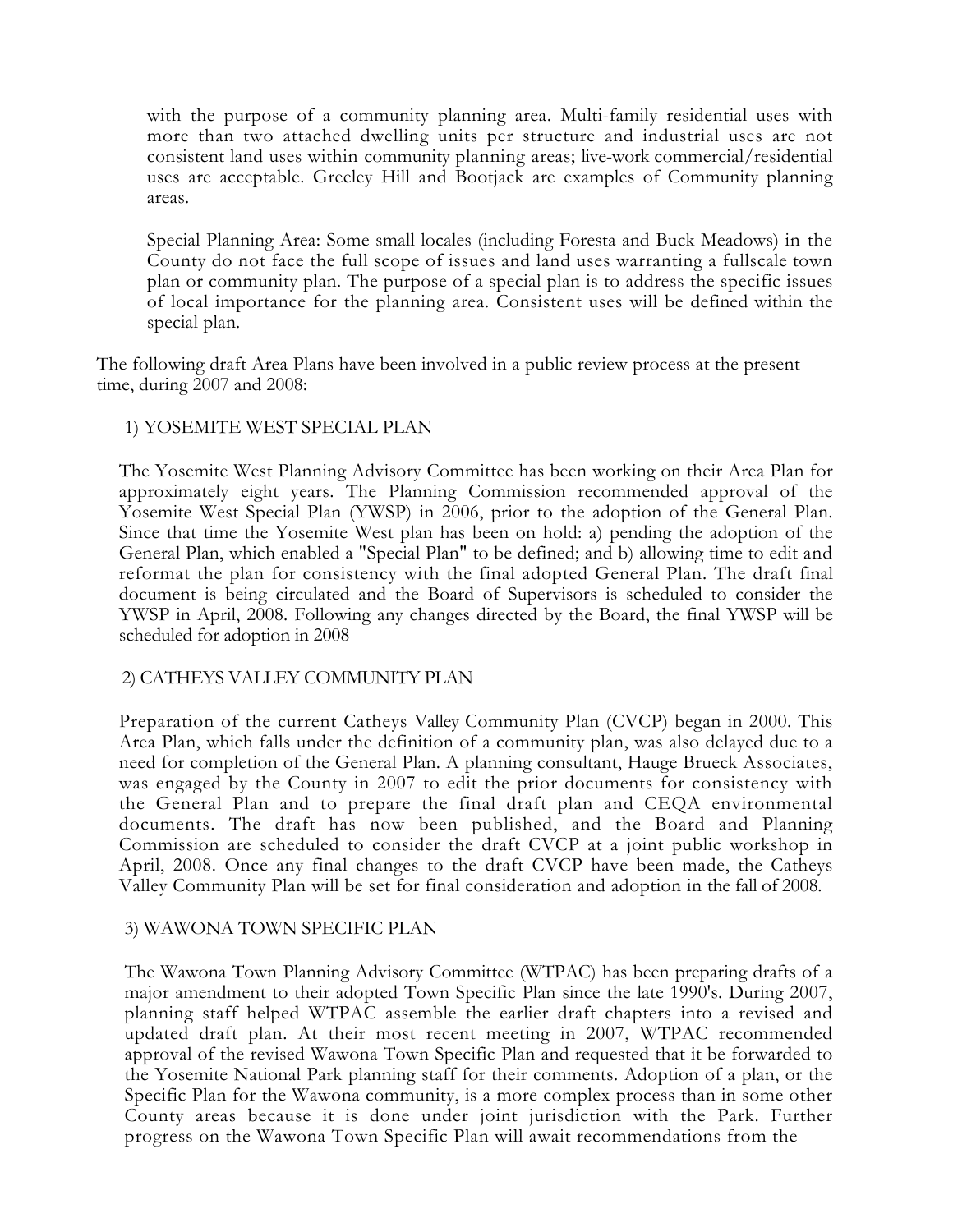Yosemite planners. No definite time line has been established for completion of the Wawona Town Specific Plan.

4) OTHER AREA PLANS

Three other Area Plans are identified in Table 5-1 of the General Plan as "pending for approval in (the) short term." These are the communities of El Portal, Midpines and Lake Don Pedro.

El Portal is also an area planning program which will be done in cooperation with the Park Service staff. The schedule for preparation of the El Portal Town Plan has slipped during recent months due to uncertainties associated with the Merced River Plan. When planning for the El Portal Town area does occur, Yosemite National Park will be the lead planning agency and Mariposa County will participate actively in the joint planning process.

The Midpines community is anxious to undertake an official planning process for their Community Plan. The Midpines Community Planning Advisory Committee (MCPAC), appointed several years ago by the Board of Supervisors, has been meeting frequently in recent months to identify and discuss planning issues and interests for the Midpines area. Following the completion of Mariposa Planning's current 2008 Area Plan priorities, staff will begin working with the MCPAC on the development of their Community Plan.

The Lake Don Pedro Town Planning Area is the final short-term priority for Area Plans. No County planning process has begun for this area, although the Lake Don Pedro Community Services District (LDPCSD) has been updating its Sphere of Influence(SOI) planning boundaries and its Municipal Services Review (MSR) for adoption by LAFCo. Planning for a portion of the Lake Don Pedro subdivision in Tuolumne County is done by Tuolumne County. Mariposa County LAFCo, however, has jurisdiction for LAFCo services and planning decisions in both Mariposa and Tuolumne County. There have been discussions recently about the prospect of joint planning for the bi-county Lake Don Pedro area, involving citizens appointed by Mariposa and Tuolumne County and with the assistance of the LDP Community Services District. A final decision on timing and on what kind of area planning process will best serve the Lake Don Pedro community is likely to hinge upon the results of these ongoing conversations.

# *Other General Plan Accomplishments by County Agencies in 2007*

The General Plan includes 16 Chapters or Elements. Chapter 5 (Land Use), Chapter 9 (Circulation, Infrastructure and Services), and Chapter 10 (Agriculture) are the elements which contain most of the implementation measures and programs that have been mentioned so far in this Annual Report. However, Chapters 4 through 16 each contain policies and implementation measures that are being addressed by the responsible County departments. A few of the implementing activities and accomplishments of the past year would include:

# **6. Economic Development**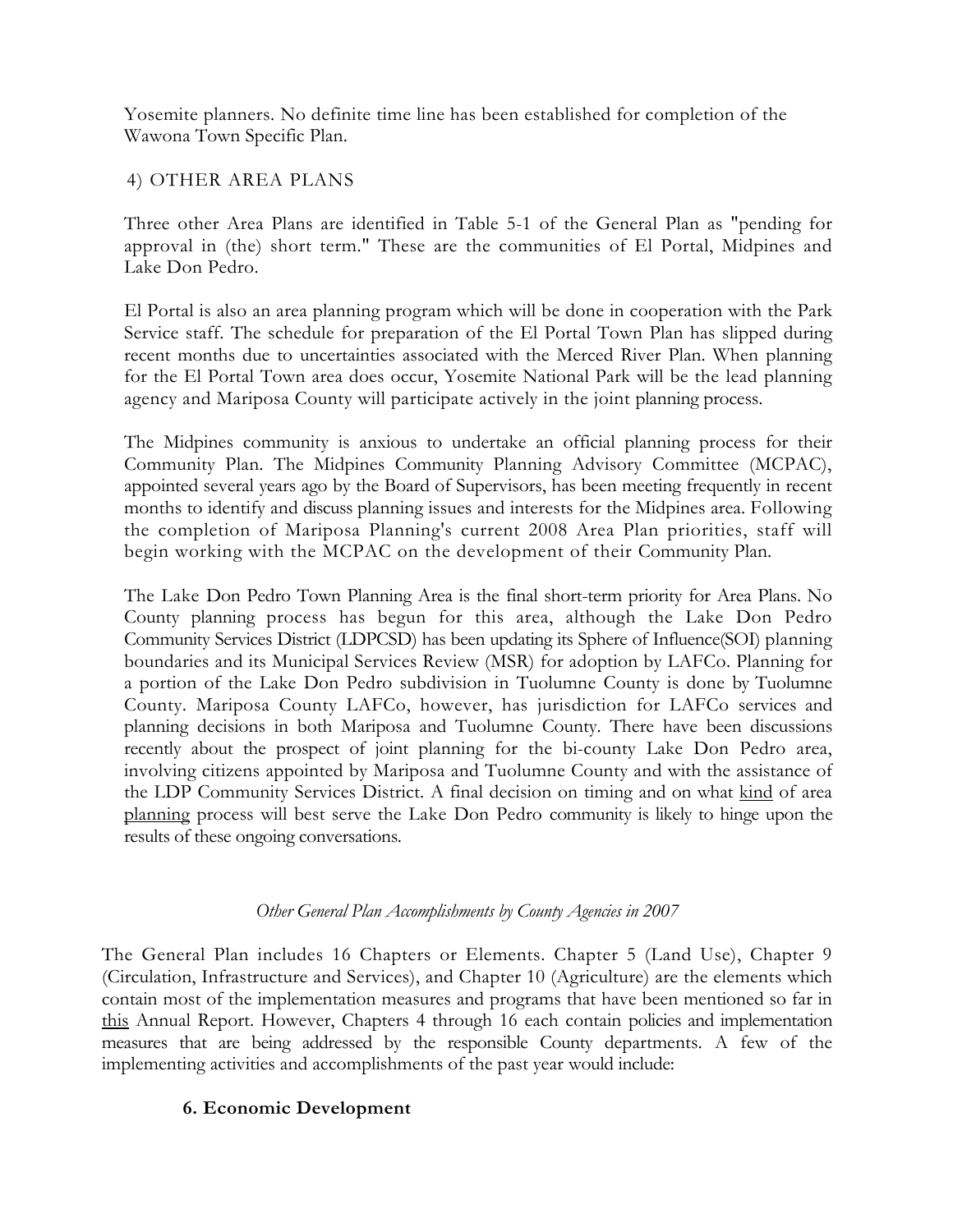Mariposa County has hired an Economic Development Coordinator (Policy 6-la(l).) Preparation and approval of the Economic Vitality Strategy and Implementation Plan occurred in 2007, which fulfill policy 6-lb of the General Plan. A number of other economic tasks described in Chapter 6 of the General Plan are under way.

# • **8**. **Housing**

The County's Housing Element was prepared in 2003 and adopted in 2004. Although it was published concurrently with the other elements of the General Plan, Chapter 8 predated the other portions of the plan. The Housing Element is unique in terms of its policy and reporting requirements under California statutes, and with regard to the state-supervised schedule by which it is updated and adopted. The current Housing Element will be in effect through 2008 and a revised element will be required in 2009. The Housing Element describes housing programs that are managed by the Housing and Community Development Agency (HCDA) in the Human Services Department. The HCDA continues to implement the housing programs and measures identified in Chapter 8 in the course of its ongoing housing responsibility.

The Housing Element includes policies and reporting requirements with respect to Mariposa County's assigned "fair share" of Regional Housing Needs (RHNA). The allocation of new housing units assigned to Mariposa County, on average, is 216 units annually. Of this figure, 24% are expected to be for very low income households ( $\leq$  \$17,313) and 16% allocated for low income households (< \$27,700). In a given year, the County should ideally be producing at least 86 new housing units for very low and low income households.

The actual creation of new housing is the responsibility of the private housing sector. The policies in the Housing Element generally call for local agencies to do everything in their power to encourage the production of affordable housing, and to avoid and eliminate constraints to the development of housing. This past year, the Building Department issued 148 permits for new dwelling units, and 2 permits for conversions to permanent dwelling units (while 6 units of existing housing stock were reported as destroyed.) No new multiple-unit structures were built. Of the 150 new housing unit permits issued during 2007, 48 were for mobile homes (32%, rather than 40%, of the yearly total and substantially less than the desired 86 RHNA new units.)

The Planning Commission noted that in September, 2006 the County approved a major subdivision and design review application (Landsmith project) for the construction of five townhouse parcels in the vicinity of the Accuerdo con Dios condominiums on Highway 49 North. Utilizing residential "infill" sites such as this one to accommodate higher density development is consistent with the affordable housing objectives of the General Plan.

The 2007 building statistics reported above suggest that a) a significant slowdown in the local production of new housing is now occurring; b) the increasing cost of "stick built" homes may be increasing the overall proportion of mobile homes in the County's housing stock; and c) the ability of Mariposa County, and California local governments generally, to meet their RHNA housing targets, established during the earlier "boom" years of this decade, will be impaired by prevailing conditions of the housing market.

# • **Conservation and Open Space**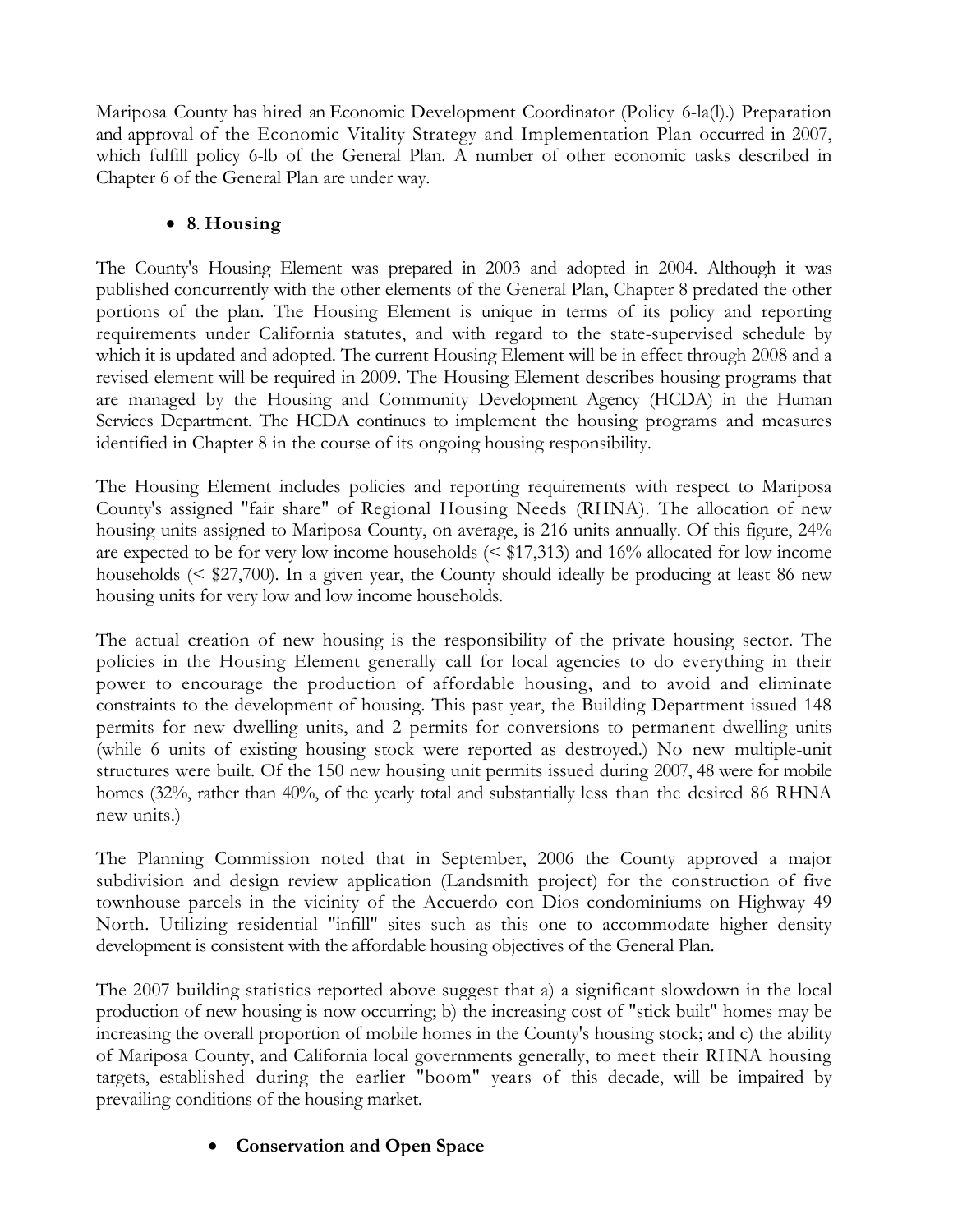The Planning Commission and staff have been reviewing environmental site surveys and conditioning discretionary development applications to ensure compliance with the policies in Chapter 11 of the General. Plan, including Implementation Measures 11-4a(6) and (7). Data is being assembled through the required site surveys that will eventually create a comprehensive map of sensitive vegetation communities and wildlife habitats throughout Mariposa County.

# • **14. Historic and Cultural Resources**

Goal 14-1 and subsequent Implementation Measures call for the County to request designation from the State as a Certified Local Government (CLG). CLG designation could be a means of better serving owners of historic properties and providing additional financial resources for the protection of historic structures. Earlier in 2007, the Board of Supervisors took a significant implementation step by authorizing the Planning Department, with the assistance of the Historic Sites and Records Preservation Commission, to initiate the CLG application process.

# • **16. Safety**

Among the many programs and implementation measures identified in the Safety Element, there was significant progress in several areas. Fuel reduction programs and fire management practices have reduced the risk of wildland fires in key geographic areas. Progress has been made on master planning for the Mariposa-Yosemite Airport. And the safety of future County residents has been significantly enhanced through the Board of Supervisors' recent adoption of the new Building and Fire Codes.

Ongoing daily activities of many other County departments and agency personnel (although not cited in this Annual Report for reasons of brevity) are continually assisting in the work of addressing and implementing the goals and objectives of the General Plan. Examples of such ongoing programs are the regular activities of the Air Pollution Control District (APCD); operations and improvements at the County Composting Facility; and the continuing planning activities for the extension of the Mariposa Creek Park Walkway.

In August, 2007, the Board of Supervisors approved the purchase of additional real property adjacent to the Sheriffs existing detention facility. This property acquisition allows for the relocation and expansion of existing law enforcement activities; and in the future it may provide a site for expansion of the jail facility. The effects of acquiring this site for relocation and expansion purposes ,rill enhance the County's public safety, emergency and public safety responsibilities and facilities, which are objectives consistent with Chapters 9 and 16 of the General Plan.

# *Future Amendments to Implement the General Plan*

During the final public workshops and hearings to adopt the General Plan in 2006, a number of recommendations and policies were discussed but not included in the final language of the plan. A number of these suggestions were instead placed in a General Plan appendix section titled: Appendix C, Future Considerations. The list of these considerations is found in Attachment 5 of this Annual Report. This is an appropriate time for Board members, Planning Commissioners, and members of the public to review items in